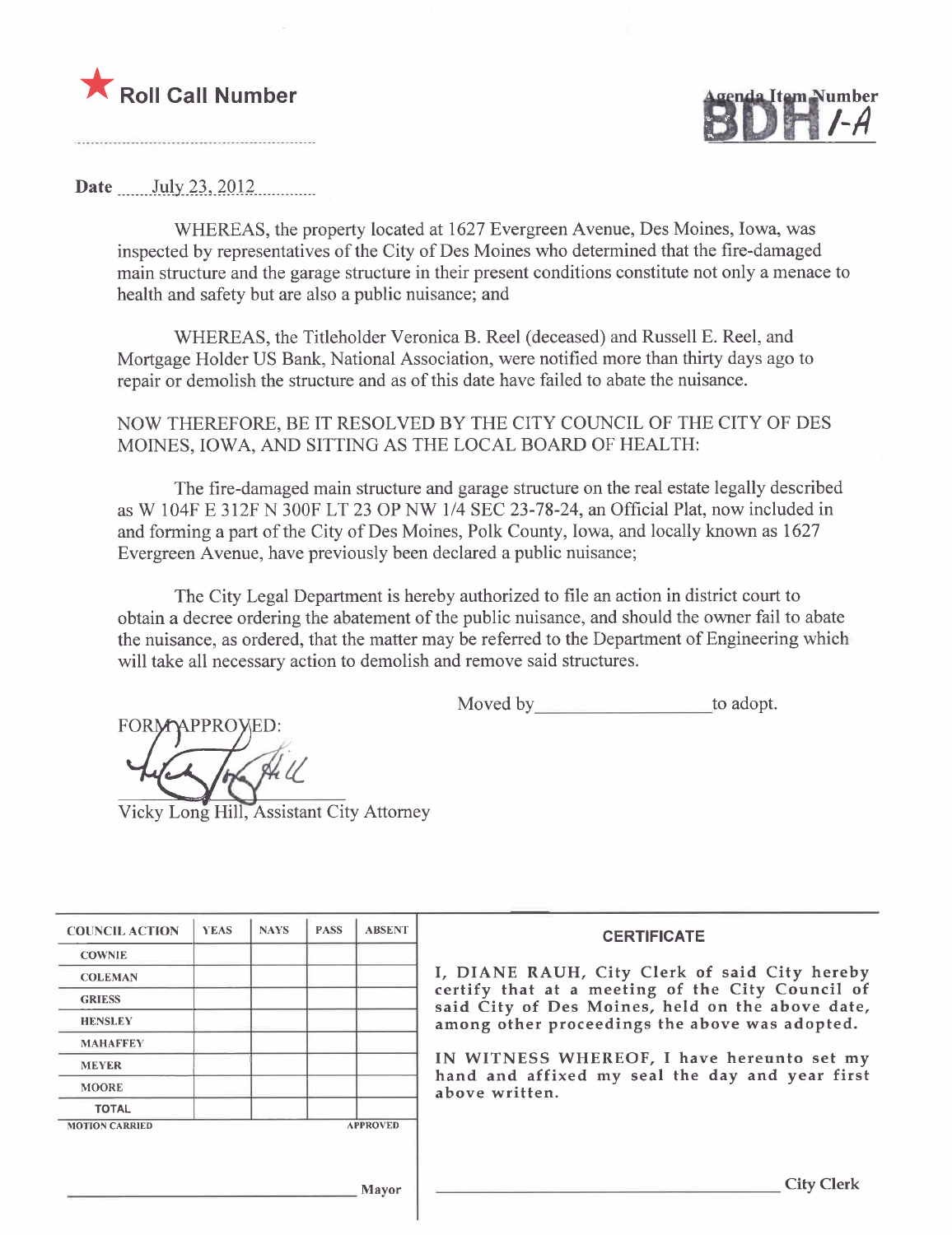

#### PUBLIC NUISANCE NOTICE OF INSPECTION NEIGHBORHOOD INSPECTION DIVISION COMMUNITY DEVELOPMENT DEPARTMENT CITY OF DES MOINES, IOWA

DATE OF NOTICE: May 4,2012 DATE OF INSPECTION: March 13, 2012

CASE NUMBER: COD2012-01394

PROPERTY ADDRESS: 1627 EVERGREEN AVE

LEGAL DESCRIPTION: W 104F E 312F N 300F LT 23 OP NW 1/4 SEC 23-78-24

RUSSELL E REEL **Heir** 2305 39TH ST DES MOINES IA 50310

U.S. BANK NATIONAL ASSOCIATION Mortgage Holder CT CORP. SYS. REG. AGENT 500 EAST COURT AVENUE DES MOINES IA 50309

VERONICA B REEL Title Holder DECEASED

An inspection of the referenced property was conducted for its conformance to the Municipal Code of the City of Des Moines. It has been determined from that inspection that the dwelling currently constitutes not only a menace to health and safety, but is also a public nuisance. Accordingly, the dwelling will be placarded as unfit for human habitation pursuant to the Municipal Code of the City of Des Moines and the Code of Iowa.

If not occupied at the present time, the dwelling is to remain vacant and unoccupied until occupancy is authorized by this office. If the dwelling is occupied, it must be vacated immediately. If procedures to vacate the premises are not undertaken immediately upon receipt of this notice, and in no case later than seven (7) days, the City will issue a Municipal Infraction in accordance with Section 60-304 and 60-306 pursuant to the Municipal code of the City of Des Moines. Additionally, if the property had a Certificate of Inspection, it is hereby revoked.

Attached is a listing of the violations existing on the date of the inspection and a recommendation as to the remedial action required to correct such violations. Failure to correct these violations will result in legal action. The violations noted must be corrected within 30 days from the date of this notice. The violations noted must be corrected within 30 days from the date of this notice. Failure to correct these violations will result in a request to the City Council, sitting as the board of Health, to approve legal action. As a result of this public nuisance action there will be costs incurred by the City. Costs will be billed out when the nuisance has been abated. Failure to pay the costs will result in collection by assessment to the property or personal judgment. ,

#### ALL ELECTRICAL, MECHANICAL, PLUMBING, AND STRUCTURAL COMPONETS IN NEED OF REPLACEMENT OR REPAIR, ARE TO BE BROUGHT TO MINIMUM CODE REQUIREMENTS WITH NECESSARY PERMITS AS REQUIRED TO MEET CITY CODES.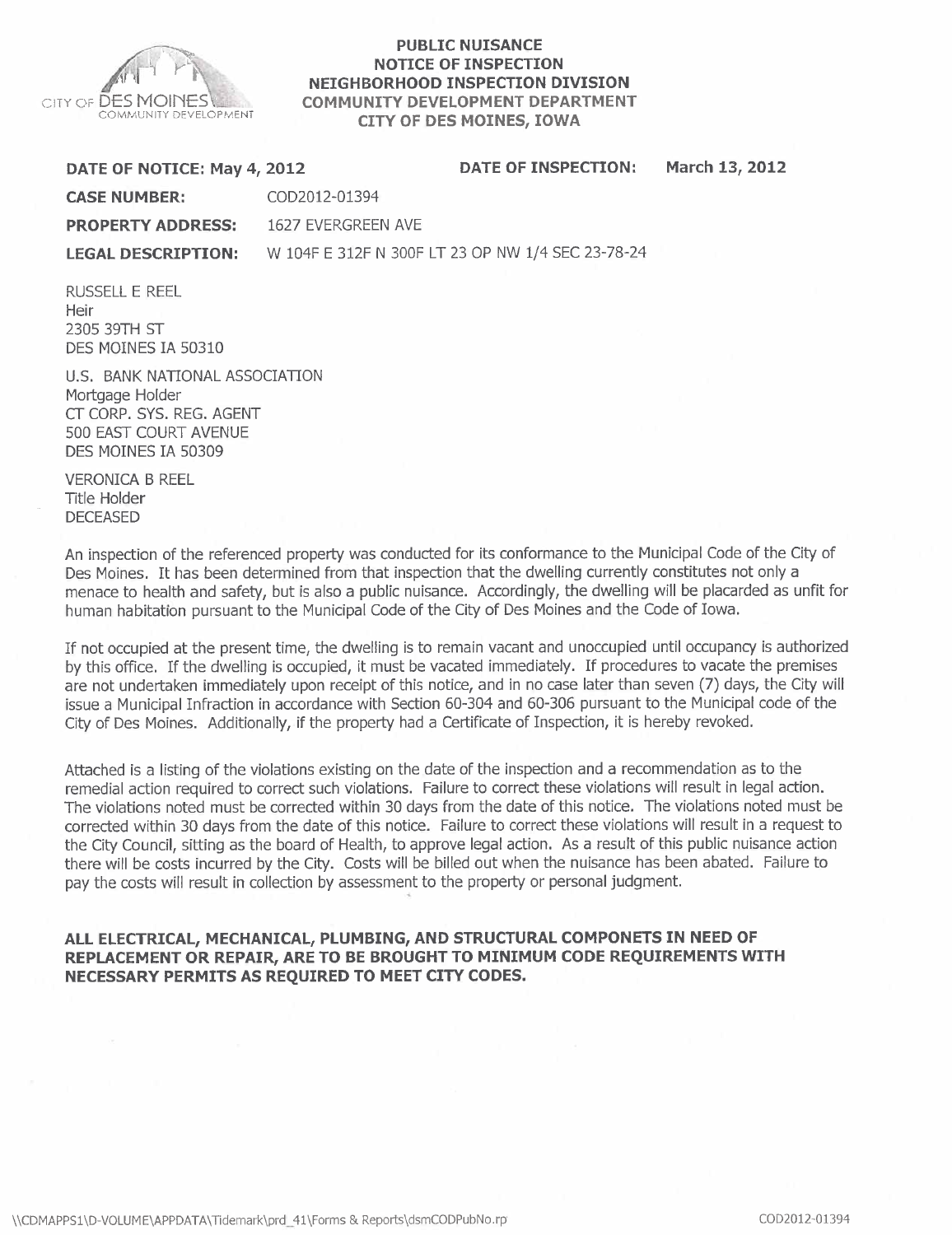# **BDH /-A**

Appropriate building permits may be required for those violations noted in the "Special Requirements" section on the notice. Should you have questions regarding permits, contact the Permit and Development Center at 283-4200. All work performed by a contractor or you must be completed in a workmanlike manner. If you plan to renovate the structure and it has been vacant for a period in excess of one year, there may be zoning issues, which will affect the proposed use of the structure and/or real estate. Please contact the Development Zoning Division at 283-4207 to determine what the legal use for the structure and/or the real estate is prior to commencement of any renovation.

If you believe the building is beyond repair and decide to remove it, all debris must be removed from the property and the basement excavation if any, filled in the manner required by the City. You are encouraged to arrange for this demolition yourself; however a demolition permit must be obtained from the Building Department. In the event you are unable to arrange for demolition, you may sign a waiver voluntarily authorizing the City to do so. However, the city may take a personal judgment against you for the costs of removal.

If you no longer own the property, notify us in writing of the name, address, and telephone number of the new owner. A copy of the real estate contract or deed, if it has not been recorded at the County Recorder's Office, shall likewise be furnished to the Neighborhood Inspection Division.

Should you have any questions, feel free to call. I can usually be reached between 8:00am and 9:00am, Monday through Friday.

Mike F Lehman (515) 283-4299

Nid Inspector

DATE MAILED:  $5/4/2012$  MAILED BY: TSY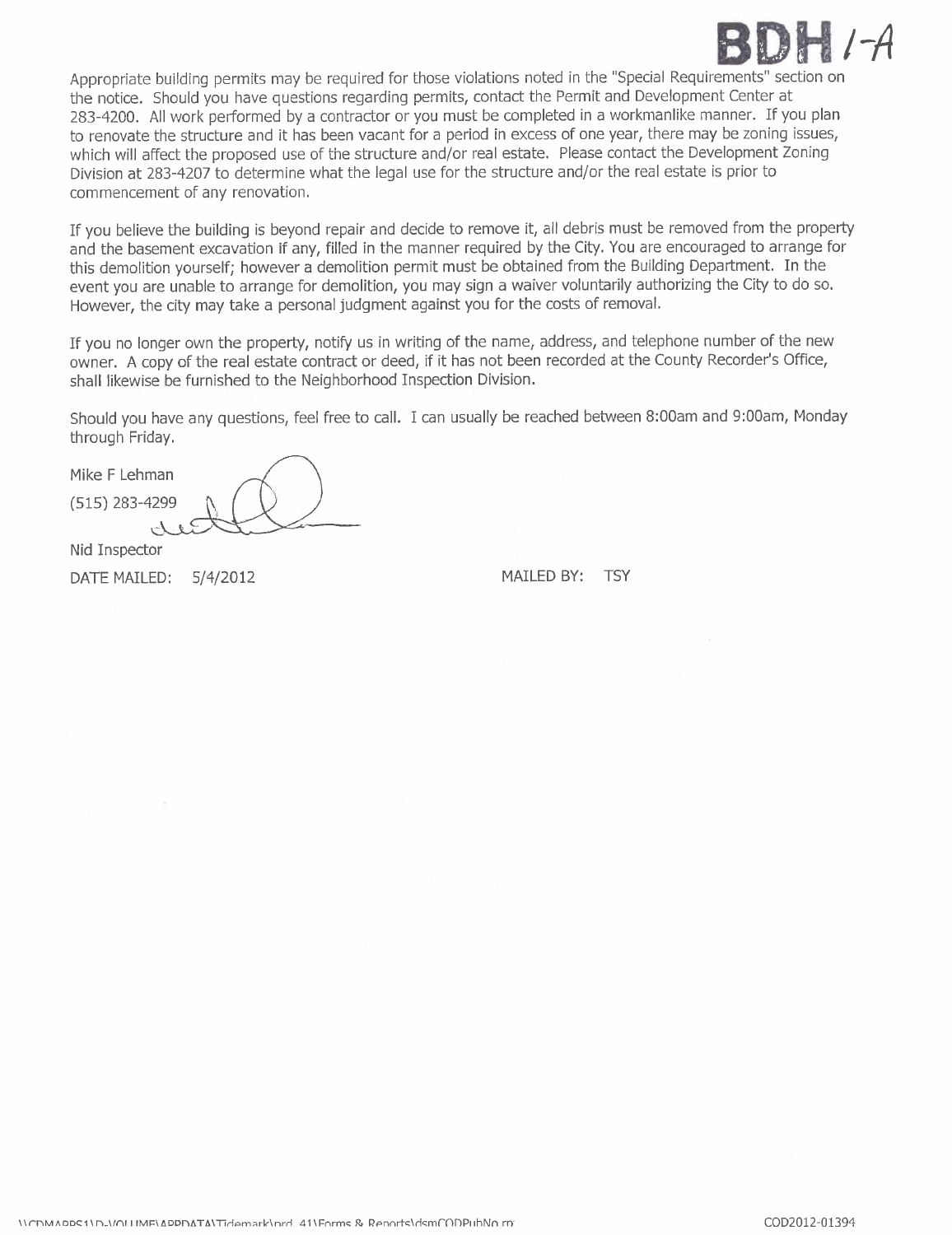| Component:                               | Ductwork                                                  | Defect: | Fire damaged         |
|------------------------------------------|-----------------------------------------------------------|---------|----------------------|
| Requirement:                             | Compliance with International Building<br>Code            |         | Location: Throughout |
| <b>Comments:</b>                         |                                                           |         |                      |
|                                          |                                                           |         |                      |
| Component:                               | <b>Electrical System</b>                                  | Defect: | Fire damaged         |
| <b>Requirement:</b>                      | <b>Electrical Permit</b>                                  |         | Location: Throughout |
| <b>Comments:</b>                         |                                                           |         |                      |
|                                          |                                                           |         |                      |
|                                          |                                                           |         |                      |
| <b>Component:</b>                        | Floor Joists/Beams                                        | Defect: | Fire damaged         |
| <b>Requirement:</b>                      | <b>Building Permit</b>                                    |         | Location: Throughout |
| <b>Comments:</b>                         |                                                           |         |                      |
|                                          |                                                           |         |                      |
|                                          |                                                           |         |                      |
| Component:<br>Requirement:               | Flooring<br>Compliance, International Property            | Defect: | Fire damaged         |
|                                          | Maintenance Code                                          |         | Location: Throughout |
| <b>Comments:</b>                         |                                                           |         |                      |
|                                          |                                                           |         |                      |
|                                          |                                                           | Defect: | Fire damaged         |
| <b>Component:</b>                        |                                                           |         |                      |
|                                          | <b>Interior Stairway</b>                                  |         |                      |
| Requirement:                             | <b>Building Permit</b>                                    |         | Location: Basement   |
| Comments:                                |                                                           |         |                      |
|                                          |                                                           |         |                      |
|                                          |                                                           |         |                      |
| <b>Component:</b><br><b>Requirement:</b> | <b>Interior Walls / Ceiling</b><br><b>Building Permit</b> | Defect: | Fire damaged         |
|                                          |                                                           |         | Location: Throughout |
| <b>Comments:</b>                         |                                                           |         |                      |
|                                          |                                                           |         |                      |
| Component:                               | Interior Stairway                                         | Defect: | Fire damaged         |
| <b>Requirement:</b>                      | <b>Building Permit</b>                                    |         |                      |
| <b>Comments:</b>                         |                                                           |         | Location: Basement   |
|                                          |                                                           |         |                      |
|                                          |                                                           |         |                      |
| <b>Component:</b>                        | Mechanical System                                         | Defect: | Fire damaged         |
| Requirement:                             | Mechanical Permit                                         |         | Location: Throughout |
| <b>Comments:</b>                         |                                                           |         |                      |
|                                          |                                                           |         |                      |

# Areas that need attention: 1627 EVERGREEN AVE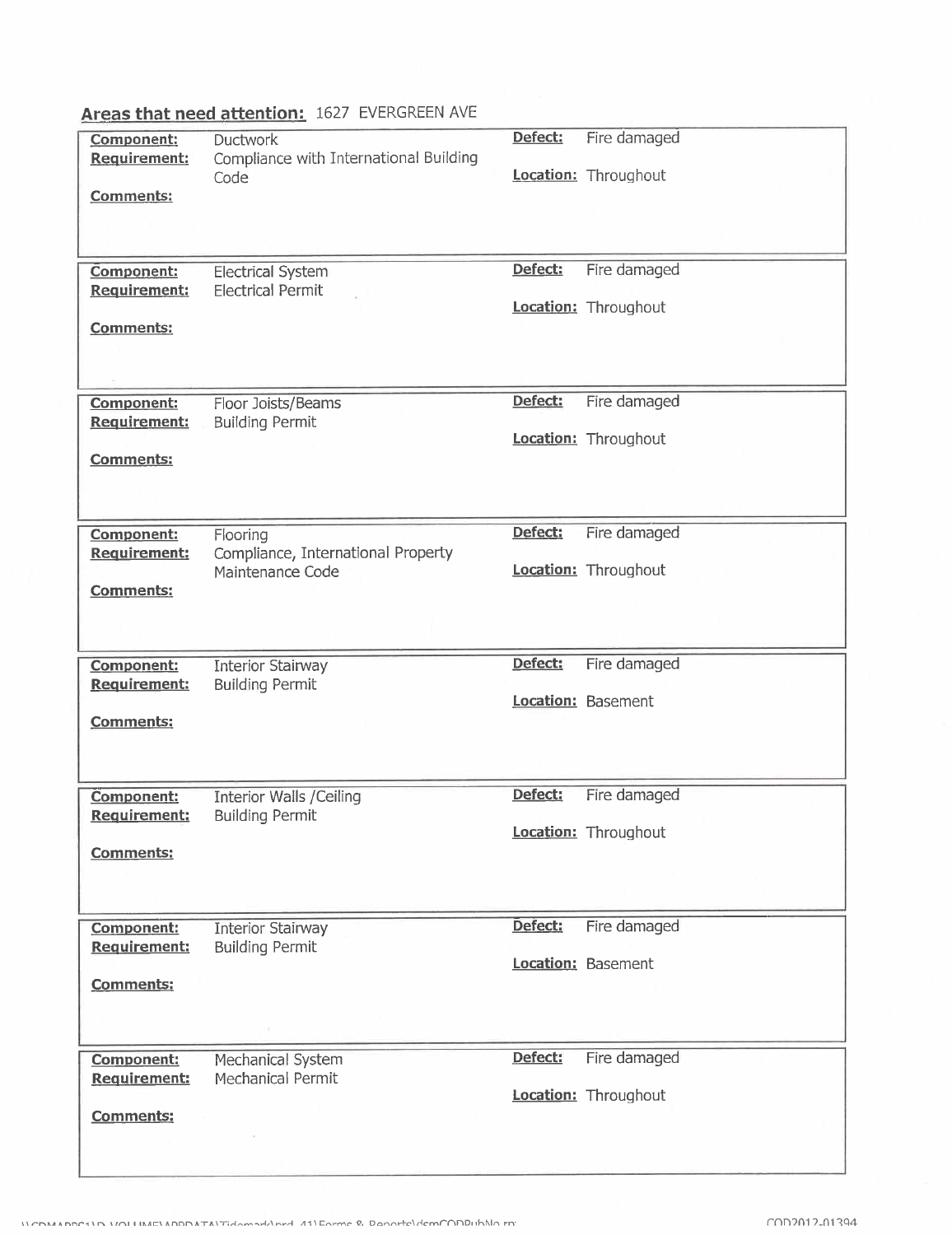| Component:                 | Plumbing System                                            | Defect:        | Fire damaged                |  |
|----------------------------|------------------------------------------------------------|----------------|-----------------------------|--|
| Requirement:               | Plumbing Permit                                            |                |                             |  |
|                            |                                                            |                | Location: Throughout        |  |
| Comments:                  |                                                            |                |                             |  |
|                            |                                                            |                |                             |  |
|                            |                                                            |                |                             |  |
| Component:                 | Roof                                                       | Defect:        | Fire damaged                |  |
| Requirement:               | <b>Building Permit</b>                                     |                |                             |  |
|                            |                                                            | Location: Roof |                             |  |
| <b>Comments:</b>           |                                                            |                |                             |  |
|                            |                                                            |                |                             |  |
|                            |                                                            |                |                             |  |
| Component:                 | Shingles Flashing                                          | Defect:        | Missing                     |  |
| Requirement:               | Compliance with International Building                     |                |                             |  |
|                            | Code                                                       | Location: Roof |                             |  |
| Comments:                  |                                                            |                |                             |  |
|                            |                                                            |                |                             |  |
|                            |                                                            |                |                             |  |
| <b>Component:</b>          | <b>Smoke Detectors</b>                                     | Defect:        | Not installed as required   |  |
| Requirement:               | Compliance with International Building                     |                |                             |  |
|                            | Code                                                       |                | Location: Throughout        |  |
| <b>Comments:</b>           |                                                            |                |                             |  |
|                            |                                                            |                |                             |  |
|                            |                                                            |                |                             |  |
| Component:                 | Soffit/Facia/Trim                                          | Defect:        | Fire damaged                |  |
| Requirement:               | Compliance with International Building                     |                |                             |  |
| <b>Comments:</b>           | Code                                                       |                | Location: Throughout        |  |
|                            |                                                            |                |                             |  |
|                            |                                                            |                |                             |  |
|                            |                                                            |                |                             |  |
| Component:<br>Requirement: | Sub Floor                                                  | Defect:        | Fire damaged                |  |
|                            | <b>Building Permit</b>                                     |                | Location: Throughout        |  |
| <b>Comments:</b>           |                                                            |                |                             |  |
|                            |                                                            |                |                             |  |
|                            |                                                            |                |                             |  |
| Component:                 |                                                            | Defect:        | Fire damaged                |  |
| Requirement:               | Window Glazing/Paint<br>Compliance, International Property |                |                             |  |
|                            | Maintenance Code                                           |                | Location: Throughout        |  |
| Comments:                  |                                                            |                |                             |  |
|                            |                                                            |                |                             |  |
|                            |                                                            |                |                             |  |
| Component:                 | Windows/Window Frames                                      | Defect:        | Cracked/Broken              |  |
| Requirement:               | Compliance, International Property                         |                |                             |  |
|                            | Maintenance Code                                           |                | <b>Location:</b> Throughout |  |
| Comments:                  |                                                            |                |                             |  |
|                            |                                                            |                |                             |  |
|                            |                                                            |                |                             |  |
| Component:                 | <b>Interior Walls /Ceiling</b>                             | Defect:        | Smoke Damage                |  |
| Requirement:               | Compliance, International Property                         |                |                             |  |
|                            | Maintenance Code                                           |                | <b>Location:</b> Throughout |  |
| <b>Comments:</b>           |                                                            |                |                             |  |
|                            |                                                            |                |                             |  |
|                            |                                                            |                |                             |  |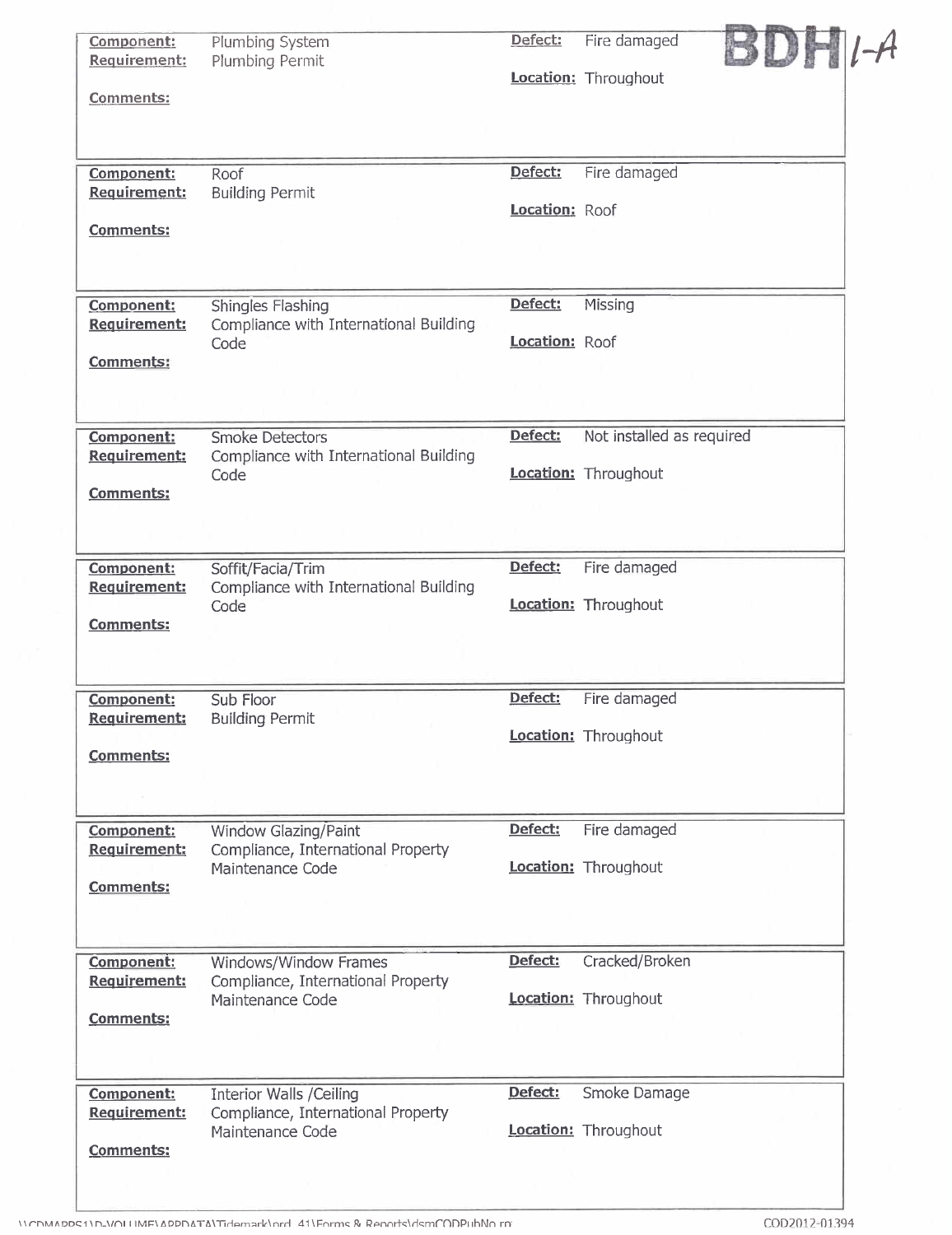#### Polk County Assessor **JOURN**

[Home] [General Query] [Legal Query] [HomeOwner Query] [Book/Page Query] [Commercial Query] [Res Sales Query ] [ Comin Sales Query ] [ Help ]

| District/Parcel                   | GeoParcel                                                      |  | Map Nbhd | <i><u><b>Jurisdiction</b></u></i> | <b>Status</b> |  |
|-----------------------------------|----------------------------------------------------------------|--|----------|-----------------------------------|---------------|--|
| 010/06889-000-000 7824-23-176-005 |                                                                |  |          | 0670 DM22/Z DES MOINES ACTIVE     |               |  |
| <b>School District</b>            | <b>Tax Increment Finance District Bond/Fire/Sewer/Cemetery</b> |  |          |                                   |               |  |
| 1/Des Moines                      |                                                                |  |          |                                   |               |  |
| <b>Street Address</b>             |                                                                |  |          | <b>City State Zipcode</b>         |               |  |
|                                   |                                                                |  |          |                                   |               |  |

# **1627 EVERGREEN AVE**

**DES MOINES IA 50320-1342** 





Approximate date of photo 12/02/2008

## **Mailing Address**

**VERONICA B REEL 1627 EVERGREEN AVE** DES MOINES, IA 50320-1342

### **Legal Description**

W 104F E 312F N 300F LT 23 OP NW 1/4 SEC 23-78-24

| Ownership                   | <b>Name</b>                 |                       | Recorded   | <b>Book/Page</b>                      |      | <b>RevStamps</b> |
|-----------------------------|-----------------------------|-----------------------|------------|---------------------------------------|------|------------------|
| Title Holder #1             | <b>REEL, VERONICA B</b>     |                       | 1955-10-25 | 2819/324                              |      |                  |
| Assessment                  | <b>Class</b>                | Kind                  | Land       | Bldg                                  | AgBd | Total            |
| Current                     | Residential                 | Full                  | 34,500     | 129,700                               | 0    | 164,200          |
|                             | Market Adjusted Cost Report | <b>Estimate Taxes</b> | Taxes      | Polk County Treasurer Tax Information |      | Pay              |
| <b>Taxable Value Credit</b> |                             | Name                  |            | Number                                | Info |                  |

Taxable Value Credit

Name

Number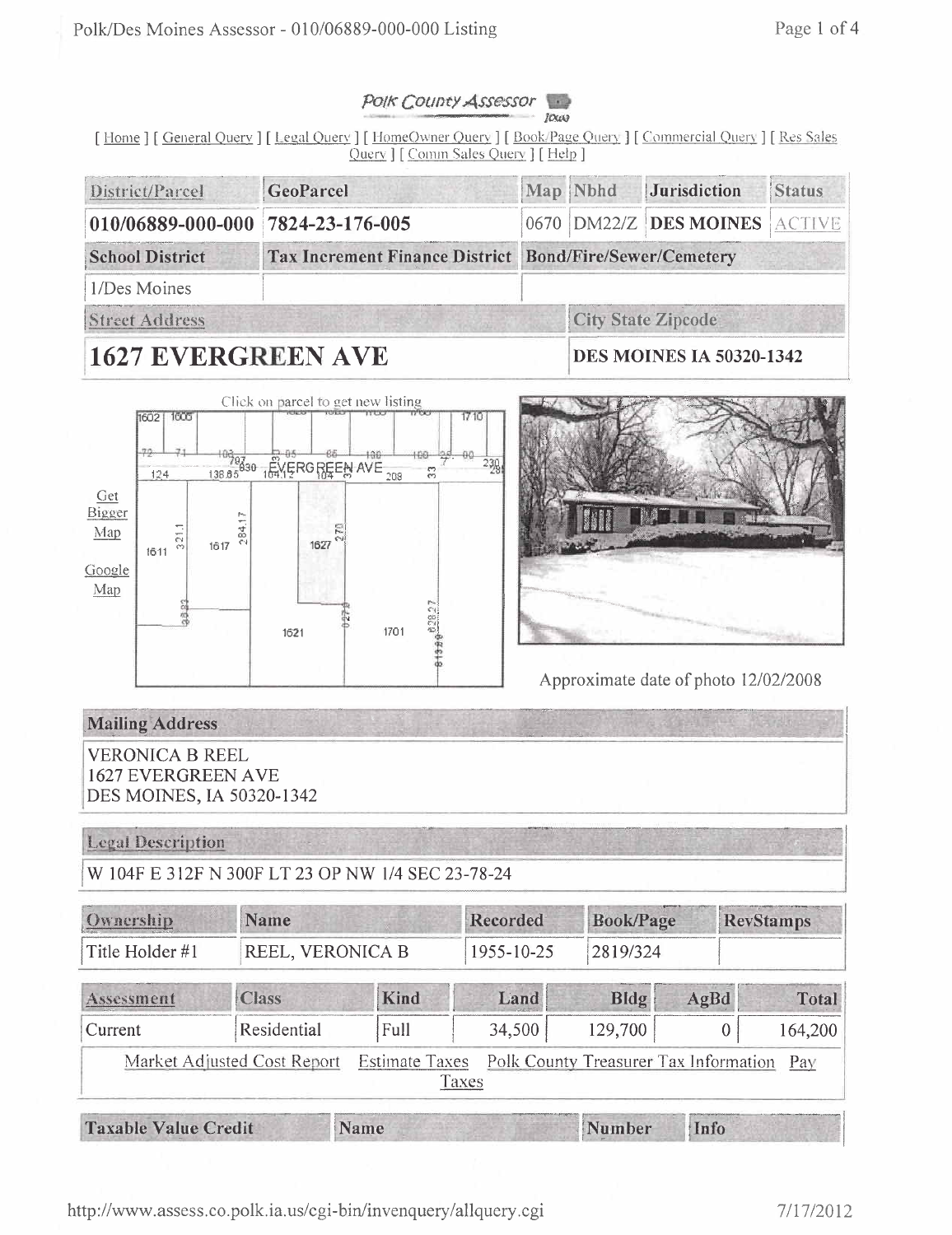Page 2 of 4

|                           | Page 2 of 4 |  |  |
|---------------------------|-------------|--|--|
|                           |             |  |  |
| <b><i>PEANMARKHAM</i></b> |             |  |  |
| World War II              |             |  |  |

| Homestead                                               | VERONICA R<br>1 H H H                     |       |                                           |
|---------------------------------------------------------|-------------------------------------------|-------|-------------------------------------------|
| Military                                                | $\sim$ $\sim$ $\sim$ $\sim$ $\sim$ $\sim$ | 38460 | World War II                              |
| $\mathbf{m}$ . The set of $\mathbf{m}$<br>$\sim$ $\sim$ | $\sim$                                    |       | <b><i>CARDINALS</i></b><br>$\overline{r}$ |

| <b>Zoning</b> | <b>Description</b>                                                                                                               | <b>ISF</b>  | <b>Assessor</b> Zoning |
|---------------|----------------------------------------------------------------------------------------------------------------------------------|-------------|------------------------|
| $R1-80$       | One Family Residential District                                                                                                  | Residential |                        |
|               | <b>Source:</b> City of Des Moines Community Development Published: 2012-03-20 Contact: Planning and<br>Urban Design 515 283-4200 |             |                        |

| <b>SQUARE</b><br>FEET | 28,080 FRONTAGE | 104.0 DEPTH             | 270.0    |
|-----------------------|-----------------|-------------------------|----------|
| <b>ACRES</b>          | 0.645 SHAPE     | RC/Rectangle TOPOGRAPHY | N/Normal |

| Residence #1                  |                      |                               |                    |                               |                            |
|-------------------------------|----------------------|-------------------------------|--------------------|-------------------------------|----------------------------|
| <b>OCCUPANCY</b>              | SF/Single<br>Family  | <b>RESID TYPE</b>             |                    | S1/1 Story BLDG STYLE         | RN/Ranch                   |
| <b>YEAR BUILT</b>             | 1955                 | # FAMILIES                    | 1                  | <b>GRADE</b>                  | 4                          |
| <b>GRADE</b><br><b>ADJUST</b> | $+05$                | <b>CONDITION</b>              | AN/Above<br>Normal | <b>TSFLA</b>                  | 1,136                      |
| <b>MAIN LV</b><br><b>AREA</b> | 1,136                | <b>ATT GAR</b><br><b>AREA</b> | 726                | <b>BSMT AREA</b>              | 1,136                      |
| <b>FIN BMT</b><br><b>AREA</b> | 550                  | <b>FIN BMT</b><br><b>OUAL</b> |                    | LO/Low %GAR BRICK             | 100                        |
| <b>ENCL</b><br><b>PORCH</b>   | 764                  | <b>DECK AREA</b>              |                    | <b>180 FOUNDATION</b>         | C/Concrete<br><b>Block</b> |
| <b>EXT WALL</b><br><b>TYP</b> | <b>BR/Brick</b>      | %BRICK                        | 100                | <b>ROOF TYPE</b>              | GB/Gable                   |
| <b>ROOF</b><br><b>MATERL</b>  | A/Asphalt<br>Shingle | <b>FIREPLACES</b>             | $\overline{2}$     | <b>HEATING</b>                | A/Gas Forced<br>Air        |
| <b>AIR COND</b>               | 100                  | <b>BATHROOMS</b>              |                    | <b>TOILET</b><br><b>ROOMS</b> |                            |
| <b>BEDROOMS</b>               | 3                    | <b>ROOMS</b>                  | 6                  |                               |                            |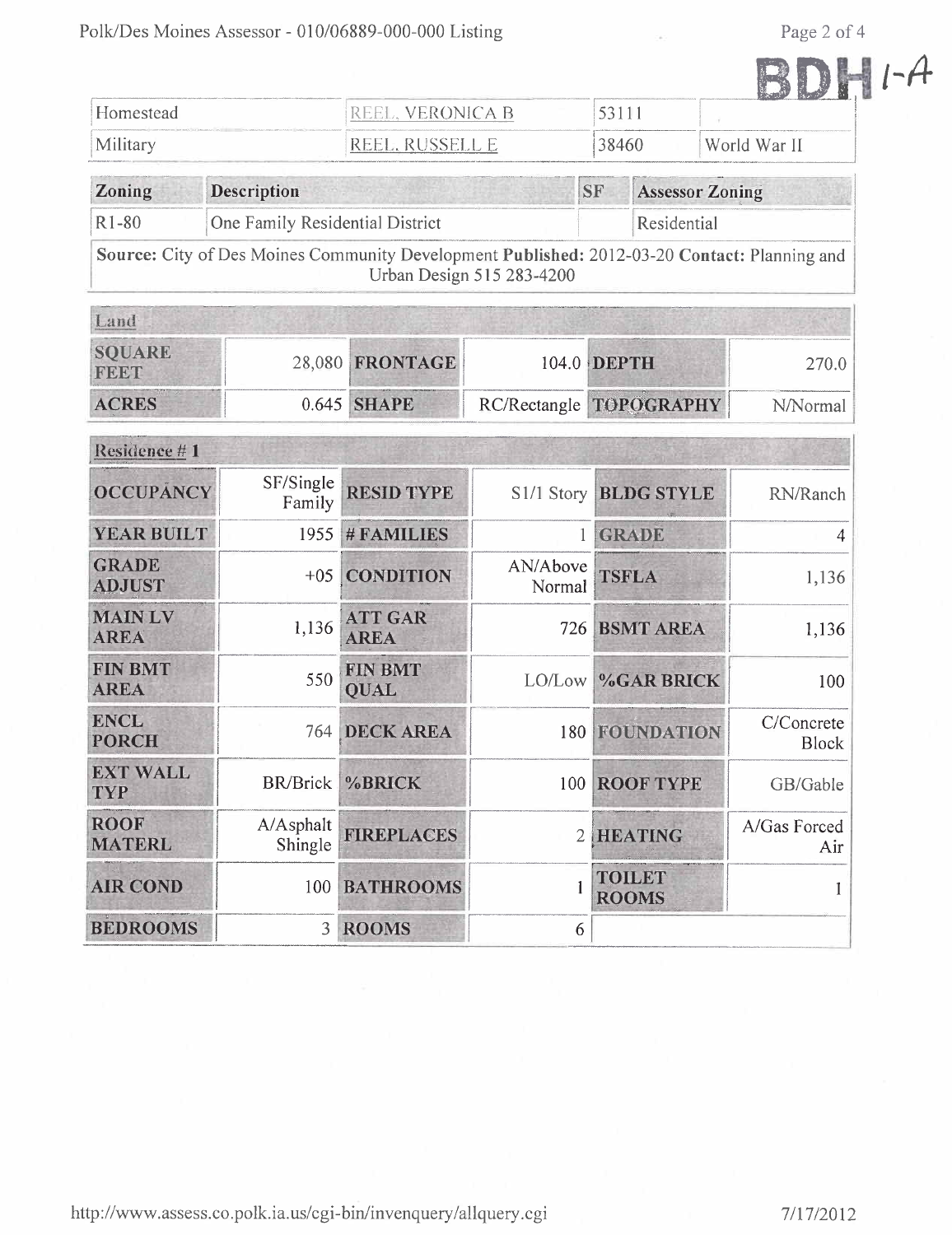

|      | Year Type              | <b>Class</b>     | Kind | Land   |                  | <b>Bldg</b> AgBd | Total   |
|------|------------------------|------------------|------|--------|------------------|------------------|---------|
| 2011 | Assessment Roll        | Residential Full |      | 34,500 | 129,700          | $\boldsymbol{0}$ | 164,200 |
| 2009 | Assessment Roll        | Residential Full |      | 33,900 | 129,900          | $\bf{0}$         | 163,800 |
| 2007 | <b>Assessment Roll</b> | Residential      | Full |        | 34,200   122,500 | $\mathbf{0}$     | 156,700 |
| 2005 | <b>Board Action</b>    | Residential Full |      | 34,600 | 113,700          | $\theta$         | 148,300 |
| 2005 | Assessment Roll        | Residential      | Full | 34,600 | 120,600          | $\overline{0}$   | 155,200 |
| 2003 | <b>Assessment Roll</b> | Residential Full |      | 32,070 | 112,760          | 0                | 144,830 |
| 2001 | <b>Board Action</b>    | Residential      | Full | 27,900 | 103,360          | $\bf{0}$         | 131,260 |
| 2001 | Assessment Roll        | Residential      | Full | 27,900 | 103,360          | 0                | 131,260 |
| 1999 | <b>Board Action</b>    | Residential Full |      | 18,960 | 82,630           | 0                | 101,590 |
| 1999 | Assessment Roll        | Residential      | Full | 18,960 | 82,630           | 0                | 101,590 |
|      |                        |                  |      |        |                  |                  |         |

http://www.assess.co.polk.ia.us/cgi-bin/invenquery/allquery.cgi 7/17/2012